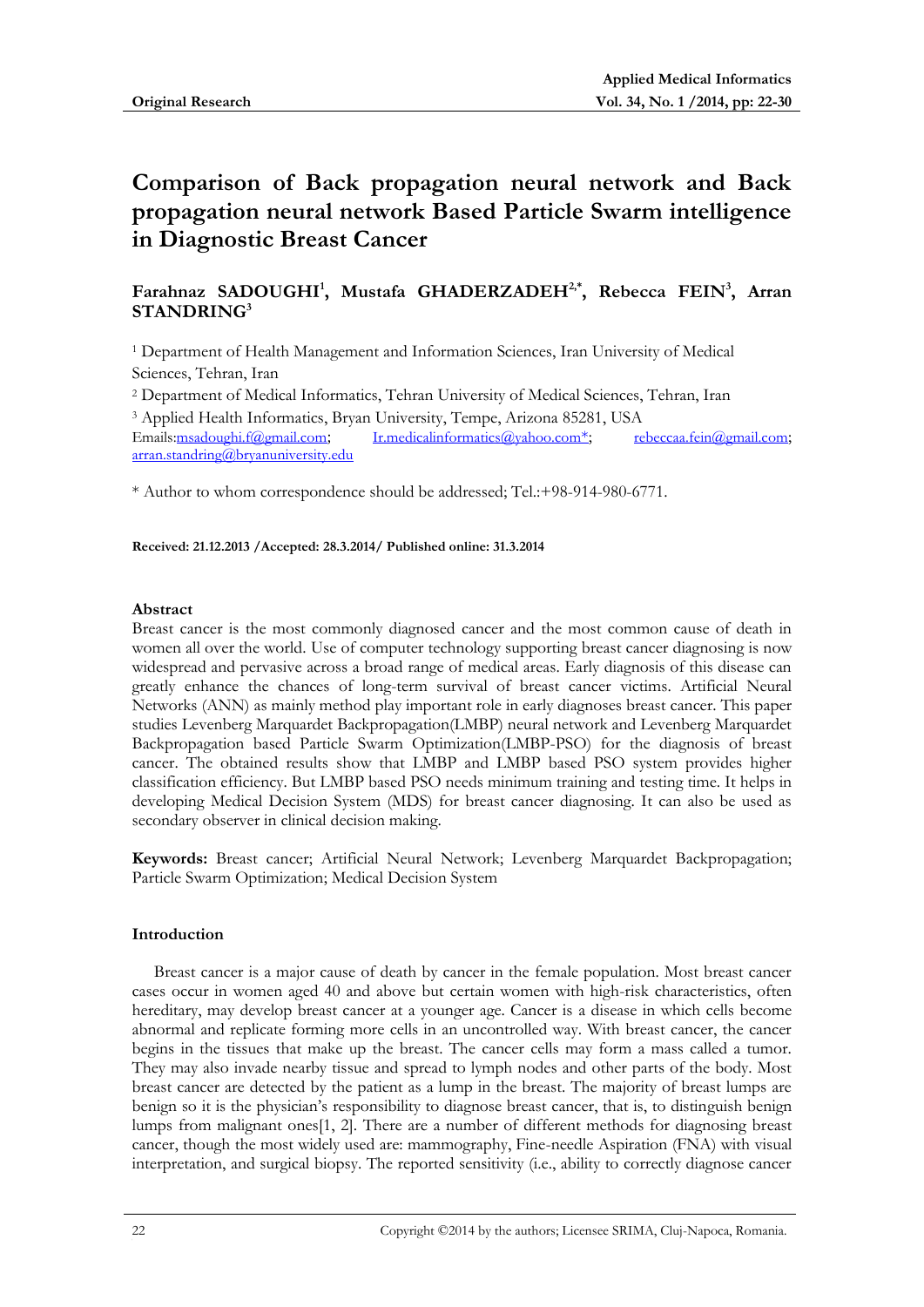when the disease is present) of mammography varies from 68% to 79%, of FNA with visual interpretation from 65% to 98%, and of surgical biopsy close to 100%. Therefore, mammography lacks sensitivity, FNA sensitivity varies widely, and surgical biopsy, although accurate, is invasive, time consuming, and costly. In order to develop a non-invasive way to diagnosis breast cancer artificial intelligence has been introduced [\[1-5\]](#page-7-0).

#### **Material and Method**

Various artificial intelligence techniques have been used to improve the diagnostic procedures and to aid the physician's efforts. The most commonly intelligence techniques is Artificial Neural Networks.

## *Neural Network Techniques For Diagnosis Of Breast Cancer*

Neural Networks are currently a 'hot' research area in medicine, particularly in the fields of radiology, urology, cardiology, and oncology. Keeping in view the significant characteristics of Neural Network (NN) and its advantages for implementation of the classification problem, Neural Network technique is highly used in the classification of data related to a medical field. Owing to their wide range of applicability, their ability to learn complex and non linear relationships; including noisy or less precise information, Neural Networks (NN) technique is used to solve problems in biomedical engineering[\[3,](#page-7-2) [6-9\]](#page-7-3). By their nature, Neural Networks are capable of highspeed parallel signal processing in real time. They have an advantage over conventional technologies because they can solve problems that are too complex and that do not have any algorithmic solution; or for which an algorithmic solution is too complex. The applications of neural networks in biomedical computing are numerous. Various applications of ANN techniques in the medical field like; medical expert system, cardiology, neurology, rheumatology, mammography, and pulmonology were studied [\[3,](#page-7-2) [8,](#page-7-4) [10\]](#page-7-5). The diagnosis of breast cancer in this study was performed by employing a Multilayer Feed Forward Neural Network (MFNN) with 2 inputs. The NN was trained by using the steepest descent with a momentum back propagation algorithm with logsig and purelin transfer function in a MATLAB environment. The back propagation algorithm is the most commonly used algorith[\[3\]](#page-7-2)m in medical computational application as were experimented by[\[11,](#page-7-6) [12\]](#page-7-7). Present research focuses solely on neural networks and is produced in order to analyze different Neural Networks and their precision when it used Particle Swarm Optimization. The analysis is done on Levenberg-Marquardet Back Propagation Neural Network (LMBPNN) and Levenberg-Marquardet Back Propagation Neural Network based PSO (LMBPNN-PSO) with a Wisconsin Breast Cancer dataset and a conclusion is formed on the basis of their performance and efficiency.

## *Levenberg-Marquardt Back Propagation Algorithm*

The application of Levenberg-Marquardt to neural network training is described in [8-9]. This algorithm has been shown to be the fastest method for training moderate-sized feed-forward neural networks (up to several hundred weights). It also has an efficient implementation in MATLAB software, since the solution of the matrix equationuation is a built-in function, so its attributes become even more pronounced in a MATLAB environment [10]. The network trainlm can train any network as long as its weight, net input, and transfer functions have derivative functions. Back propagation is used to calculate the Jacobian jX of performance with respect to the weight and bias variables X. Each variable is adjusted according to Levenberg-Marquardt equation (1);

$$
jj = jX * jX
$$
  
\n
$$
je = jX * E
$$
 (1)  
\n
$$
dX = -(jj + I * mu)/je
$$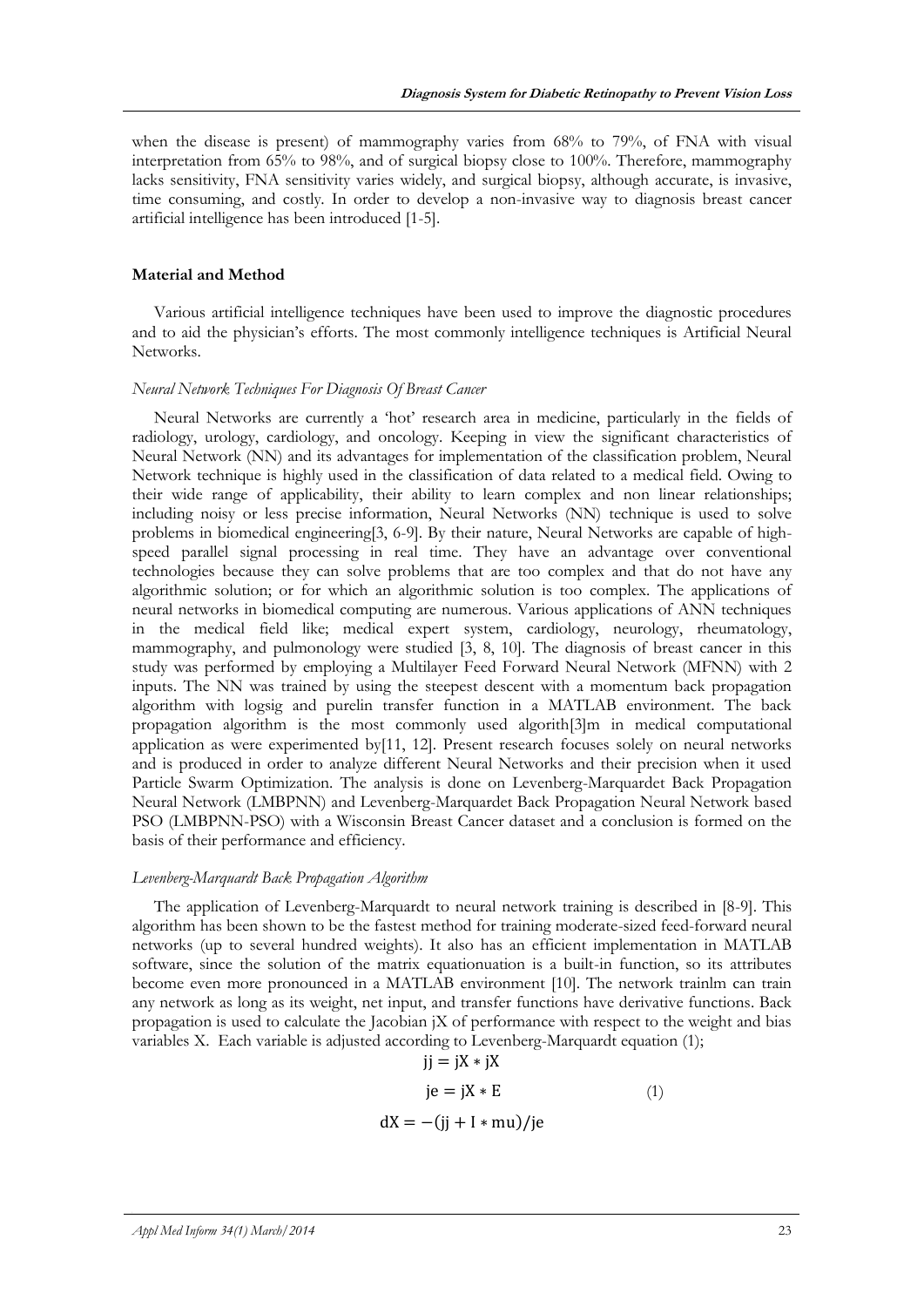where  $E$  is all errors and  $I$  is the identity matrix. The adaptive value mu is increased until the change results in a reduced performance value [\[8,](#page-7-4) [13,](#page-7-8) [14\]](#page-7-9).

#### *Particle Swarm Optimization*

Particle Swarm Optimization algorithm (PSO) is a randomly optimal algorithm based on swarm intelligence. The algorithm can be used to solve optimization problems [\[15\]](#page-8-0). One of the first implementations of Particle Swarm Optimization (PSO) was that of training Neural Networks and one key advantage of PSO over other optimization algorithms in training neural networks is its comparative simplicity. As described by Eberhart and Kennedy, the PSO algorithm is an adaptive algorithm based on a social psychological metaphor; a population of individuals adapts by returning stochastically toward previously successful regions in the search space, and is influenced by the successes of their topological neighbors [\[16-18\]](#page-8-1). PSO is a population-based search process where individuals initialized with a population of random solutions, referred to as particles, are grouped into a swarm. Each particle in the swarm represents a candidate solution to the optimization problem and if the solution is made up of a set of variables the particle can correspondingly be a vector of variables. In a PSO system each particle is ''flown'' through the multidimensional search space, adjusting its position in search space according to its own experience and that of neighboring particles. The particle therefore makes use of the best position encountered by itself and that of its neighbors to position itself toward an optimal solution. The performance of each particle is evaluated using a pre-defined fitness function, which encapsulates the characteristics of the optimization problem. The main operators of the PSO algorithm are the velocity and the position of the each particle. In each iteration particles evaluate their positions according to a fitness function. Then the velocity and the position of the each particle are updated according to the below Equation 2:

$$
V_i(t+1) = w v_i(t) + c_1 r_1 (p_{id} - x_i(t)) + c_2 r_2 (p_{gd} - x_i(t))
$$
\n(2)

where it is the current step number, w is the inertia weight. Researchers have shown that for large values of the inertia weight, the global search ability of the algorithm increases. Nevertheless, once the algorithm converges to the optimum solution, it can be considered as a disadvantage to select a large value for the inertia weight. For this reason the methods which offer to adjust the inertia weight adaptively, have been proposed. c1 and c2 are the acceleration constants,  $r_1$  and  $r_2$  are two random numbers in the range [0, 1],  $x_i(t)$  is the current position of the particle,  $p_{id}$  is the best one of the solutions this particle has reached,  $p_{gd}$  is the best one of the solutions all the particles have reached. After calculating the velocity, the new position of each particle can be calculated according to Equation 3:

$$
x_i(t+1) = x_i(t) + v_i(t+1)
$$
\n(3)

The PSO algorithm performs repeated applications of the update equationuations above until a specified number of iterations has been exceeded, or until the velocity updates are close to zero [\[16,](#page-8-1) [19\]](#page-8-2).

#### *Levenberg - Marquardet Back Propagation Neural Network (BPNN)-Particle Swarm Optimization algorithm*

The PSO algorithm is a global algorithm, which has a strong ability to find global optimistic result. This PSO algorithm does however have a disadvantage in that the search around global optimum is very slow. This means that the particle swarm optimization algorithm was shown to converge rapidly during the initial stages of a global search, but around global optimum, and the search process will become very slow. On the contrary, Back Propagation Neural Network (BPNN) has a strong ability to find the local optimistic result, but its ability to find the global optimistic result is weak. In other words, it can achieve faster convergent speed around global optimum, and at the same time, the convergent accuracy can be higher. By combining the PSO with the BPNN, a new algorithm referred to as PSO–BPNN hybrid algorithm is formulated. The BP algorithm has a strong ability to find the local optimistic result. Some researchers have used PSO to train neural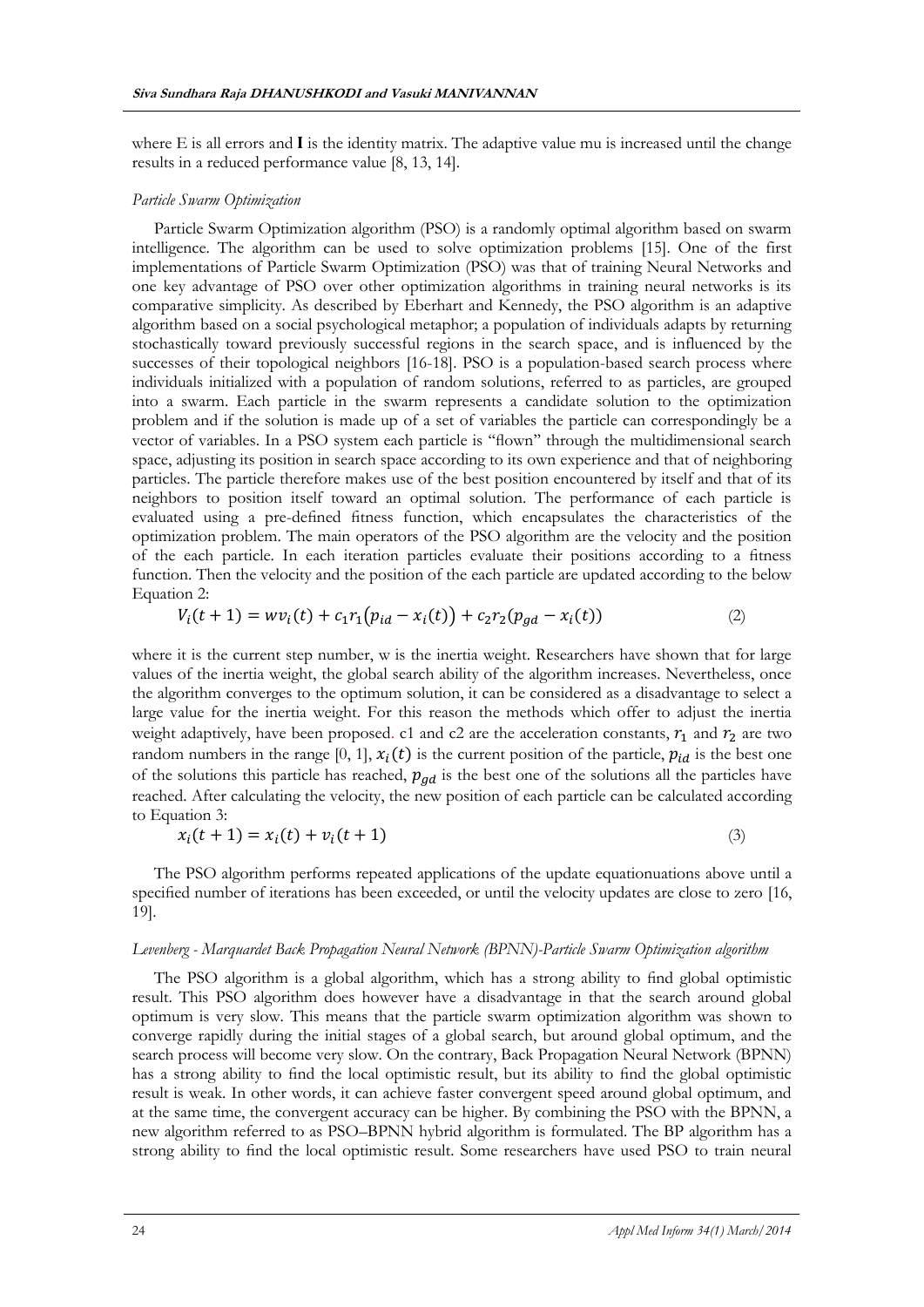networks and found that PSO-based ANN has a better training performance, faster convergence rate, as well as a better predicting ability than BP-based ANN does. The fundamental idea for this hybrid algorithm is that at the beginning stage of searching for the optimum the PSO is employed to accelerate the training speed. When the fitness function value has not changed for some generations, or value changed is smaller than a pre-defined number, the searching process is switched to gradient descending searching according to this heuristic knowledge. PSO builds a set number of ANN, initializes all network weights to random values, and starts training each one. Once each pass through a data set, PSO compares each networks fitness. The network with the highest fitness is considered the global best. The other networks are updated based on the global best network rather than on their personal error or fitness.

## *Dataset*

This breast cancer database was obtained from the University of Wisconsin Hospitals, Madison (WBCD) from Dr. William H. Wolberg. The database contains 699 samples with 683 complete data and 16 samples with missing attributes. The WBCD database consists of nine features obtained from Fine needle aspirates, each of which is ultimately represented as an integer value between 1 and 10. The nine attributes detailed in Table 1 are graded on an interval scale from a normal state of 1–10, with 10 being the most abnormal state. In this database, 241 (65.5%) records are malignant and 458 (34.5%) records are benign.

| number         | Attribute Attribute description | Values of<br>attributes | Mean | Standard deviation |
|----------------|---------------------------------|-------------------------|------|--------------------|
|                | Clump thickness                 | $1 - 10$                | 4.42 | 2.82               |
| 2              | Uniformity of cell size         | $1 - 10$                | 3.13 | 3.05               |
| 3              | Uniformity of cell shape        | $1 - 10$                | 3.20 | 2.97               |
| $\overline{4}$ | Marginal adhesion               | $1 - 10$                | 2.80 | 2.86               |
| 5              | Single epithelial cell size     | $1 - 10$                | 3.21 | 2.21               |
| 6              | Bare nuclei                     | $1 - 10$                | 3.46 | 3.64               |
|                | Bland chromatin                 | $1 - 10$                | 3.43 | 2.44               |
| 8              | Normal nucleoli                 | $1-10$                  | 2.87 | 3.05               |
| $\Omega$       | Mitoses                         | $1 - 10$                | 1.59 | 1.71               |

**Table 1.** Wisconsin breast cancer data description of attributes

N = 599 observations, 357 malignant and 212 benign.

These attributes measure the external appearance and internal chromosome changes in nine different scales. There are two values in the class variable of breast cancer: benign (non cancerous) and malignant (cancerous). A total of 212 samples of the data set belong to benign, and remaining 357 data are malignant. The original data can be presented in the form of analog values with values ranging from 0-10. These attributes measure the external appearance and internal chromosome changes in nine different scales. There are two values in the class variable of breast cancer: Benign (non-cancerous) and Malignant (cancerous),

- Descriptions of Database:
- Number of instances 569
- Number of attributes: 10 plus the class attribute
- Attributes 2 through 10 will be used to represent instances
- Each instance has one of 2 possible classes: benign or malignant

Conversion of the given data sets into binary can be done based on certain ranges, which are defined for each attribute [\[20\]](#page-8-3).

# **Result and Discussion**

In this Section, PSO-NN is applied to diagnostic breast cancer. The architecture of multilayered feed forward neural network is shown in Figure. 1. It consists of one input layer, one output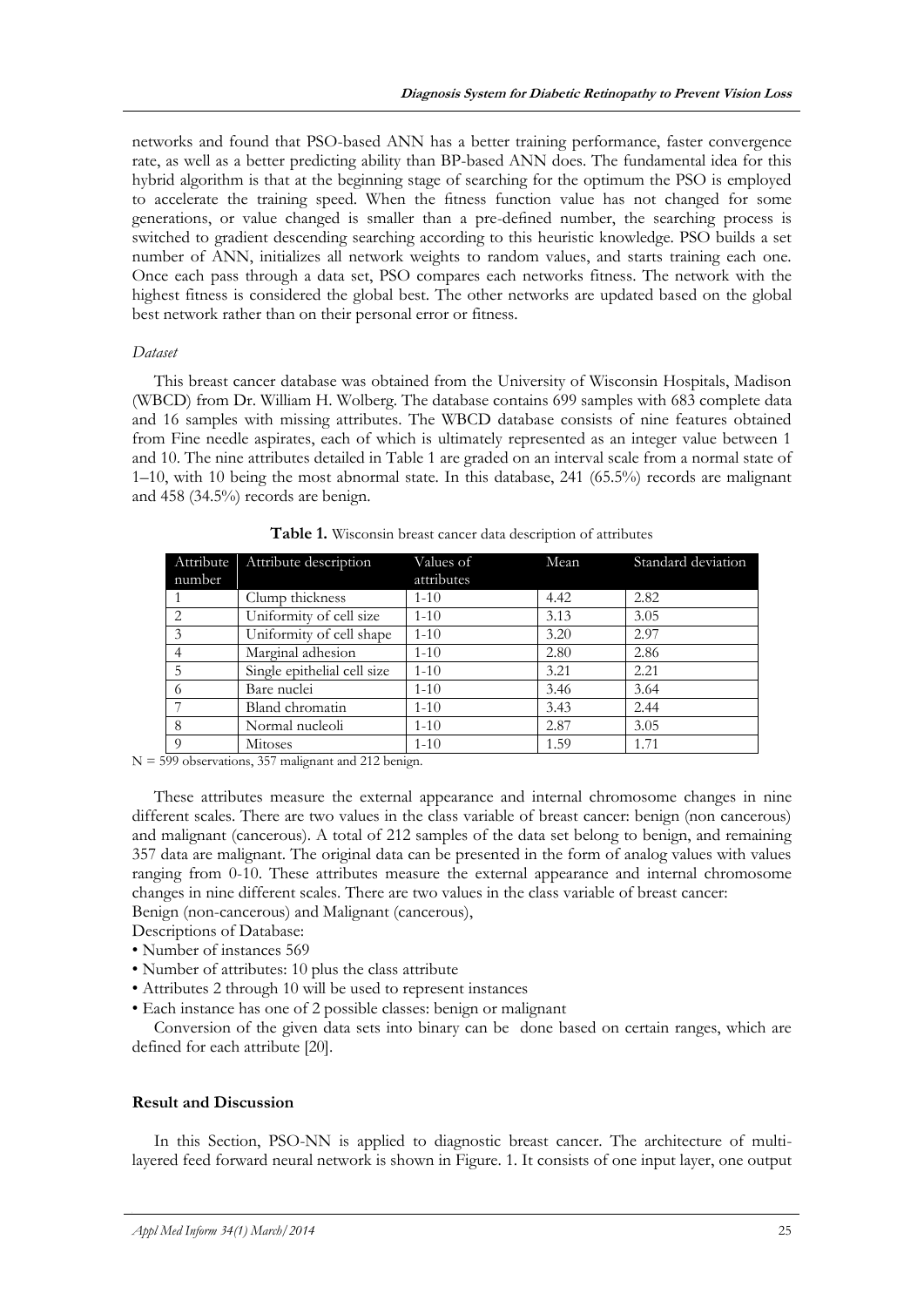layer, and a hidden layer. It may have one or more hidden layers. All layers are fully connected and of the feed forward type. The outputs are nonlinear function of inputs, and are controlled by weights that are computed during the learning process. The learning process used is a supervised type and the learning paradigm is the back propagation. Figure. 1 shows the structure of a two layered feed forward neural network. For Levenberg-Marquardt (LM) training process, a bounded differentiable activation function is required. The most commonly known function known as the tan-sigmoid has been used. It is bounded between the minimum (-1) and maximum (1). Before a signal is passed to the next layer of neurons, the summed output of each neuron is scaled by this function.



**Figure 1**. A two-layered feed forward neural network structure

The algorithm which is used in this study to evolve RBFNN is as follows[\[21,](#page-8-4) [22\]](#page-8-5).

- 1. Initialize swarm of N particles. Each particle defines a network and the associated centers and bandwidths. Set the number of iterations as Max Iteration. Set count  $= 0$ .
- 2. Decode each particle into a network. Compute the connection weights between the hidden layer and the output of the network by the pseudo–inverse method. Compute the fitness of each particle.
- 3. Update pi for each particle and pg for whole swarm.
- 4. Update the velocity of each particle according to Equation (10). Limit the velocity in [Vmax, Vmax].
- 5. Update the position according to the Equation (11).
- 6. Set count  $=$  count  $+1$ ; if count  $\leq$  MaxIterations, go to step 2, otherwise terminate the algorithm.

In present study the flowchart of LMBPNN based PSO is depicted as below Figure 2.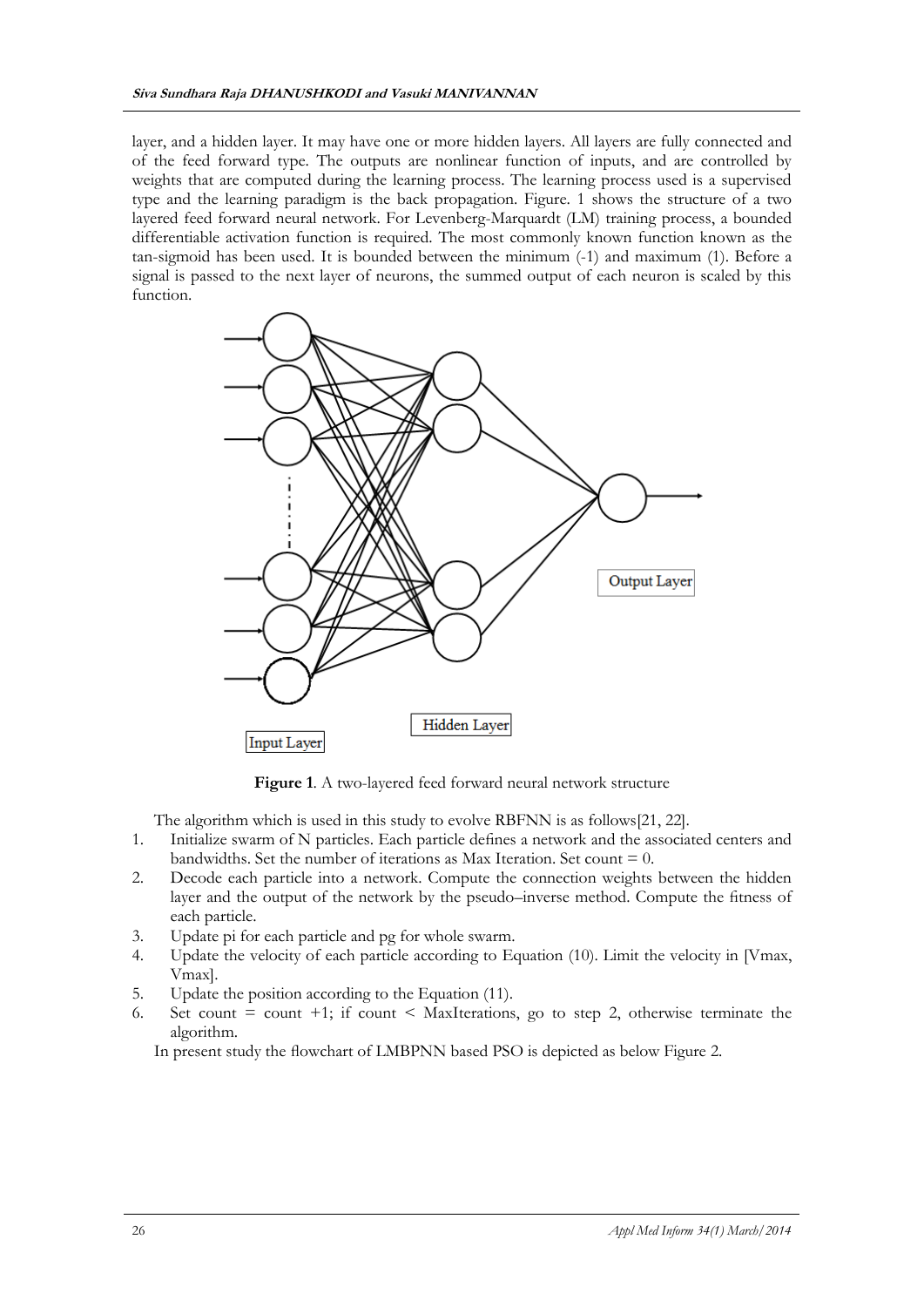

**Figure 2.** Strategy of using PSO in optimization LMBPNN parameters

In design algorithm fitness function of LMBPNN based PSO is the mean squared error (MSE). The algorithm begins with the random generation of an initial population of particle as a network parameter.

In this paper, an efficient modified Levenberg-Marquardet algorithm based PSO method is provided. Simulation study and comparisons with basic neural network algorithm and neural network based PSO algorithm show that NN-PSO improves the searching efficiency and searching quality effectively. The proposed algorithms have been implemented using MATLAB. In order to compare the performance of neural network techniques, firstly, each data set is split into 75% training set and 25% testing set. After the test data is classified by each method, the average of the ten results of the classification accuracy will be used for comparing the performance of LMBPNN and LMBPNN based PSO algorithm.

In the testing phase, the testing dataset is given to the proposed system to diagnose breast cancer and the obtained results are evaluated with the evaluation metrics namely; sensitivity, specificity, and accuracy. Sensitivity, specificity, and accuracy are the commonly used statistical measures to illustrate the medical diagnostic test and especially used to enumerate how the test was good and consistent. Sensitivity evaluates the diagnostic test correctly at detecting a positive disease. Specificity measures how the proportion of patients without disease can be correctly ruled out. Accuracy can be concluded with the aid of the sensitivity and specificity measures in the presence of prevalence. Accuracy measures correctly figured out diagnostic tests by eliminating a given condition. In order to find these metrics, we first compute some of the terms like: True positive, True negative, False negative and False positive based on the definitions given in Table 2.

In the present study previous research parameters were prepared and arranged. Changes in the velocity are stochastic; a particle can diverge from the solution space. So, a method is implemented to limit the velocity. At each iteration, after the velocity of the *i*th particle is updated, if the velocity is greater or smaller than from a given [- $v_{max}$ ,  $v_{max}$ ] interval, it is limited to - $v_{max}$  or  $v_{max}$ . This prevents the particle to diverge from the solution space. If the solution space boundary can be predicted, the v<sub>max</sub> value can be chosen as v<sub>max</sub> = k  $\times$  x<sub>max</sub>, 0.1  $\leq$  k  $\leq$ 1.0 [\[21\]](#page-8-4) .Parameters of PSO are also fine tuned in order to get the best results. Table I shows the range in which each parameter is searched, as well as the optimum values for each parameter. The optimum values for the PSO are derived after an extensive search over the ranges defined in Table 3.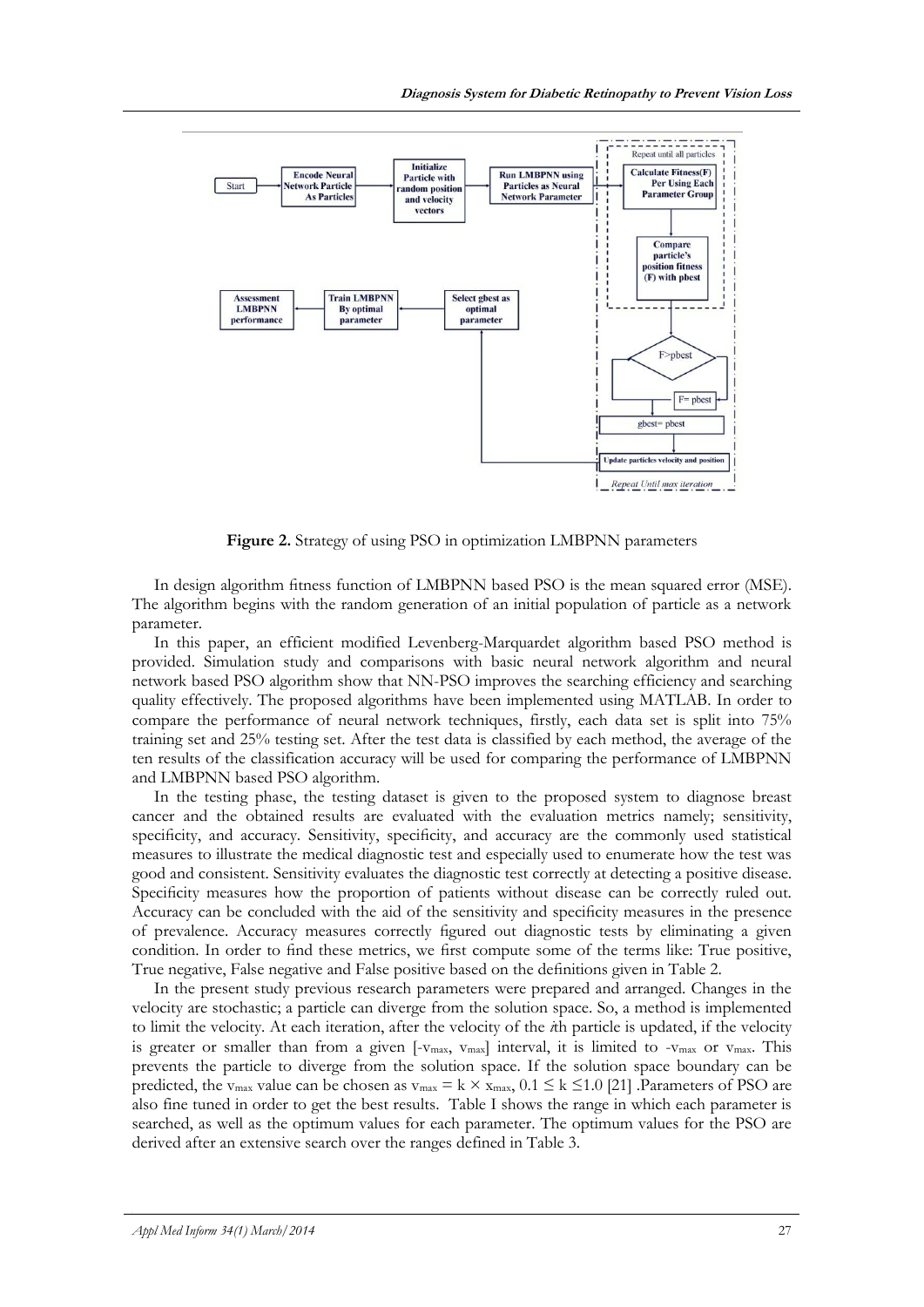| <b>Outcome of the</b><br>diagnostic test | <b>Positive</b>                      | Condition (e.g. disease) as determined by the Standard of Truth<br>Negative                      | Row total                                                                                                                                                    |  |
|------------------------------------------|--------------------------------------|--------------------------------------------------------------------------------------------------|--------------------------------------------------------------------------------------------------------------------------------------------------------------|--|
| <b>Positive</b>                          | TР                                   | FP                                                                                               | $TP+ FP$ (total number of                                                                                                                                    |  |
| <b>Negative</b>                          | FN                                   | TN                                                                                               | subjects with positive test)<br>FN+TN (total number of<br>subjects with negative test)<br>$N = TP + TN + FP + FN$<br>(Total number of subjects)<br>in study) |  |
| Column total                             | of subjects with given<br>condition) | $TP + FN$ (total number $FP + TN$ (total number<br>subjects<br>without<br>of<br>given condition) |                                                                                                                                                              |  |

**Table 2.** Terms used to define sensitivity, specificity, and accuracy

**Table 3.** PSO algorithm parameters

| Parameter                                                | <b>Optimum Value</b> |  |  |
|----------------------------------------------------------|----------------------|--|--|
| <b>Number of Particles</b>                               | 30                   |  |  |
| c1                                                       | 0.3                  |  |  |
| c2                                                       | 1.9                  |  |  |
| $\left[\text{-}V_{\text{max}}\,,\,V_{\text{max}}\right]$ | $[-0.1, 0.1]$        |  |  |
| <b>MaxIteration</b>                                      | ()()()               |  |  |

After the test data is classified by each neural network algorithm, the average of the ten results of the classification accuracy will be used for comparing the performance of these Methods.

| <b>NO</b> | Number of Node in | <b>LMBPNN</b> |             | <b>LMBPNN-PSO</b> |             |
|-----------|-------------------|---------------|-------------|-------------------|-------------|
|           | hidden layer      | Sensitivity   | Specificity | Sensitivity       | Specificity |
|           |                   | 97            | 92          | 94.3              | 96.3        |
| 2         |                   | 97            | 93.5        | 97.2              | 99.1        |
| 3         | 5                 | 100           | 97          | 97.14             | 94.45       |
|           |                   | 94.2          | 98          | 97.15             | 97.25       |
| 5         |                   | 100           | 92.5        | 100               | 98.2        |
| n         | 11                | 100           | 97.2        | 100               | 95.4        |
| −         | 13                | 94.2          | 95.3        | 94.3              | 99.1        |
| 8         | 14                | 97.1          | 99          | 100               | 98.2        |
| q         |                   | 97            | 99          | 100               | 98.14       |
| 10        | 20                | 100           | 97.2        | 97.2              | 99.1        |

**Table 4**. Classification Accuracies Obtained by LMBPNN and LMBPNN-PSO Technique for Breast Cancer Diagnosis

# **Conclusions**

This paper presents the comparison of two Algorithms of Artificial intelligence and swarm intelligence. Two different learning algorithms were applied in this paper for training a Levenberg-Marquardet Back Propagation Neural Network (LMBPNN): Back Propagation (BP) and Particle Swarm Optimization techniques (PSO) were two training algorithms applied for updating and optimizing the output synaptic weight matrix. The Back Propagation learning algorithm is the most commonly used technique for updating neural network weight parameters. PSO is the most important technique of swarm intelligence. By implementation of this method we concluded that BP has a slow convergence speed and might at times diverge. It also requires extensive calculations if the size of the network increases and it may be difficult to implement when no gradient information is available for all activation functions. The obtained results show that LMBP and LMBP based PSO system provides higher classification efficiency. On the other hand the PSO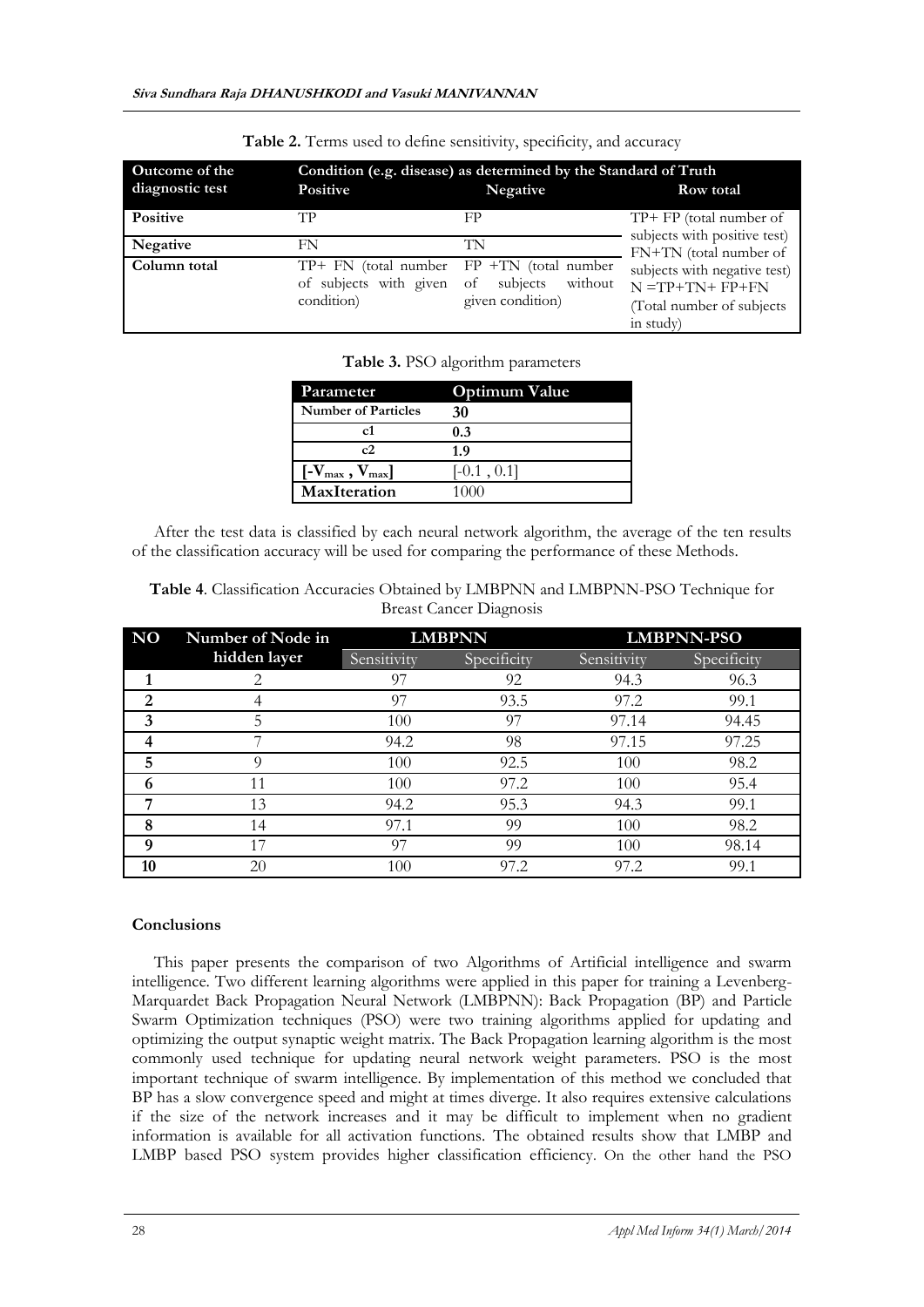algorithm has shown to have several advantages, both in terms of robustness and the efficiency in finding the optimal weights for the LMBPNN. Statistical results are provided that confirm PSO as a reliable algorithm for training such a neural network. It is clear that Artificial Neural Networks are a very powerful and accurate tool for diagnosis of breast cancer. LMBP based PSO needs minimum training and testing time. It helps in developing Medical Decision System (MDS) for breast cancer diagnosing. It can also be used as secondary observer in clinical decision making.

# **Conflict of Interest**

The authors declare that they have no conflict of interest.

# **Acknowledgments**

This study has been funded and supported by Iran university of medical sciences (IUMS); Grant no 18054.

# **References**

- <span id="page-7-0"></span>1. Arora N, Martins D, Ruggerio D, Tousimis E, Swistel AJ, Osborne MP, et al. Effectiveness of a noninvasive digital infrared thermal imaging system in the detection of breast cancer. The American Journal of Surgery. 2008;196(4):523-6.
- <span id="page-7-1"></span>2. Christoyianni I, Koutras A, Dermatas E, Kokkinakis G. Computer aided diagnosis of breast cancer in digitized mammograms. Computerized Medical Imaging and Graphics. 2002;26(5):309-19.
- <span id="page-7-2"></span>3. Delen D, Walker G, Kadam A. Predicting breast cancer survivability: a comparison of three data mining methods. Artificial Intelligence in Medicine. 2005;34(2):113-27.
- 4. Giger ML, editor. Computerized analysis of images in the detection and diagnosis of breast cancer. Seminars in Ultrasound, CT, and MRI; 2004: Elsevier.
- 5. Mangasarian OL, Street WN, Wolberg WH. Breast cancer diagnosis and prognosis via linear programming. Operations Research. 1995;43(4):570-7.
- <span id="page-7-3"></span>6. Khan J, Wei JS, Ringner M, Saal LH, Ladanyi M, Westermann F, et al. Classification and diagnostic prediction of cancers using gene expression profiling and artificial neural networks. Nature medicine. 2001;7(6):673-9.
- 7. Floyd CE, Lo JY, Yun AJ, Sullivan DC, Kornguth PJ. Prediction of breast cancer malignancy using an artificial neural network. Cancer. 1994;74(11):2944-8.
- <span id="page-7-4"></span>8. Karabatak M, Ince MC. An expert system for detection of breast cancer based on association rules and neural network. Expert systems with Applications. 2009;36(2):3465-9.
- 9. Kiyan T. Breast cancer diagnosis using statistical neural networks. IU-Journal of Electrical & Electronics Engineering. 2011;4(2).
- <span id="page-7-5"></span>10. Akay MF. Support vector machines combined with feature selection for breast cancer diagnosis. Expert systems with Applications. 2009;36(2):3240-7.
- <span id="page-7-6"></span>11. Abbass HA. An evolutionary artificial neural networks approach for breast cancer diagnosis. Artificial Intelligence in Medicine. 2002;25(3):265-81.
- <span id="page-7-7"></span>12. Meinel LA, Stolpen AH, Berbaum KS, Fajardo LL, Reinhardt JM. Breast MRI lesion classification: Improved performance of human readers with a backpropagation neural network computer-aided diagnosis (CAD) system. Journal of magnetic resonance imaging. 2007;25(1):89-95.
- <span id="page-7-8"></span>13. Übeyli ED. Implementing automated diagnostic systems for breast cancer detection. Expert systems with Applications. 2007;33(4):1054-62.
- <span id="page-7-9"></span>14. Koay J, Herry C, Frize M, editors. Analysis of breast thermography with an artificial neural network. Engineering in Medicine and Biology Society, 2004 IEMBS'04 26th Annual International Conference of the IEEE; 2004: IEEE.